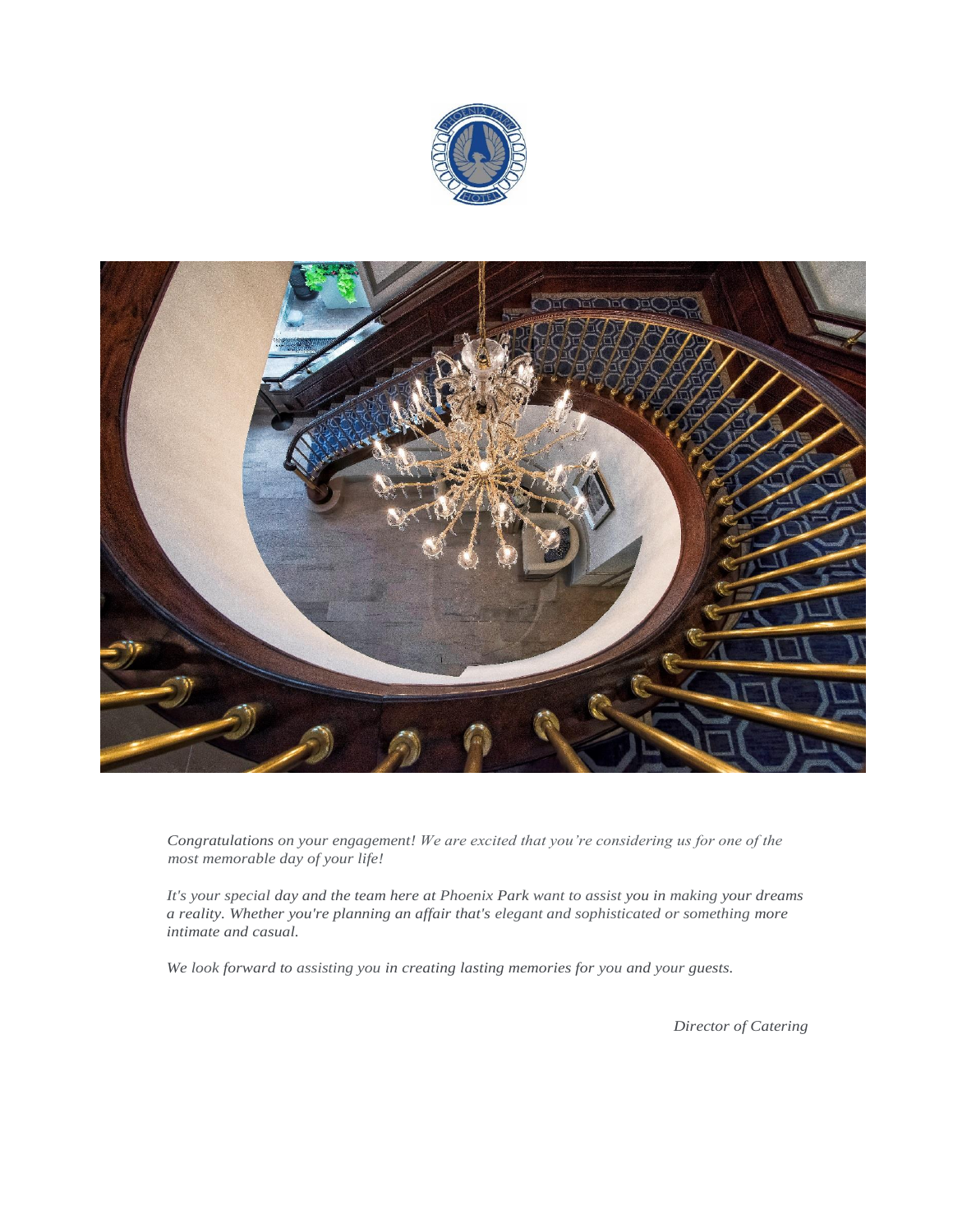



PHOENIX PARK HOTEL

# Cold Displays (Choose Two)

*International Cheese Board* Irish, European and Domestic Cheese served with Grapes and Seasonal Berries, Sliced Baguette and Assorted Crackers

*Fresh Vegetable Board* Assortment of Fresh Baby Vegetables served with Blue Cheese Dressing

*Grilled* & *Chilled Vegetable Display* An assortment of Seasoned Grilled Vegetables served with Pesto and Hummus Dips and Crusty French Bread

### *Antipasto Platter*

A Mixture of Grilled Squash, Roasted Peppers, Kalamata Olives, Marinated Artichokes, Fresh Mozzarella Cheese, Thinly Sliced Cured Italian Meats - Prosciutto, Salami, Mortadella, Pepperoni, and Hot Capicola

The Capitol Celebration

 $$60.00 ++$  per person

# Butler Passed or Displayed Hor D'oeuvres (Choose **Six)**

Fresh Tomato & Basil Bruschetta

Fresh Sushi served with Soy Sauce & Wasabi

Jumbo Cocktail Shrimp with Traditional Cocktail Sauce

Scared Ahi Tuna on a Wanton Crisp with Wasabi, Wakamc Salad (Seaweed) & Soy Ginger Dipping Sauce

Mini Stuffed Yukon Gold Potato Skins with White Truffle Oil

Boursin Cheese and Baby Spinach in Phyllo

Sesame Crusted Chicken Skewers

Scallops Wrapped in Bacon

Kobe Burger SliderswithAmerican Cheese and Sautéed Onions

Miniature Crab Cakes with Rémoulade Sauce

Miniature Shepherd's Pies

Baby Lamb Chops with Rosemary Mint *(add \$3.50 pp)*

Prices subject to 25% Service Charge (Taxed) and 10% DC Tax. Final Guarantee is due 72 Business Hours Prior to Event. Hotel is not responsible for service for more than 6% over Final Guarantee.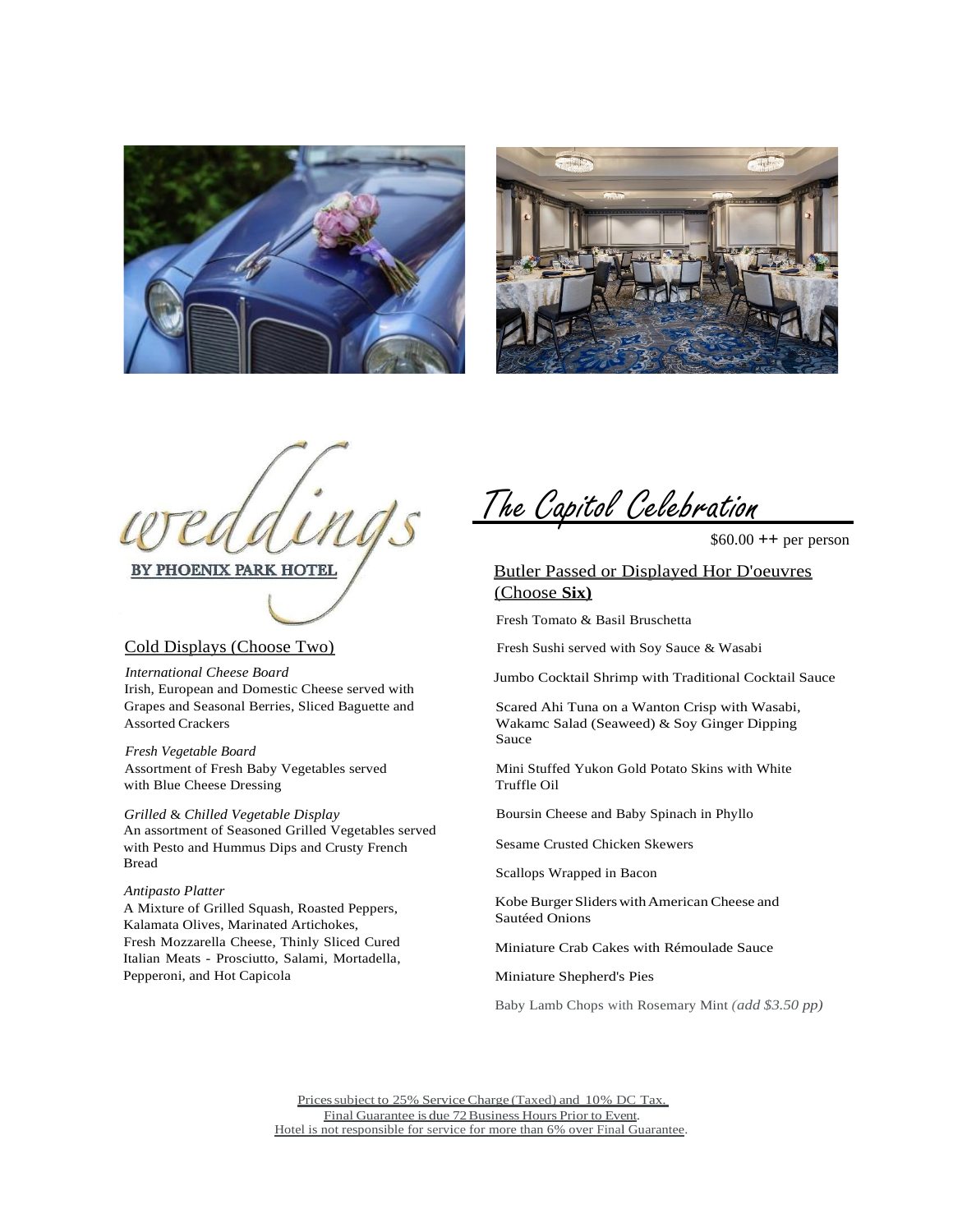

PHOENIX PARK HOTEL

## Choose Two Cold Displays

*Internation.al Cheese Board* Irish, European and Domestic Cheese served with an Abundance of Grapes and Mixed Berries, Sliced Baguette and Assorted Crackers

*Fresh Vegetable Board* Assortment of Fresh Baby Vegetables served with Blue Cheese Dressing

# *Antipasto Platter*

A Mixture of Grilled Squash, Roasted Peppers, Kalamata Olives, Marinated Artichokes, Fresh Mozzarella Cheese, Thinly Sliced Cured Italian Meats - Prosciutto, Salami, Mortadella, Pepperoni, and Hot Capicola

#### *Charcuterie Display*

A Selection of Fresh and Smoked Sausages served with Cornichons, Olives, Rustic Breads and a Trio of Mustards

### *Fresh Fruit and Berries Board*

Sliced Seasonal Fruit and Fresh Berries Served with Bailey's-Infused Whipped Cream and Warm Chocolate Fondue

The White House Package

# **Cocktail Hour**

## Butler Passed Hor d'oeuvres (Choose Three)

Cold Water Lobster Salad on Toasted Crouton

Fresh Sushi served with Soy Sauce & Wasabi

Wild Mushroom & Artisan Cheese in Phyllo

Seared AhiTuna on a Wonton Crisp with Wasabi, Wakame Salad&SoyGinger Dipping Sauce

Mini Stuffed Yukon Gold Potato Skins with White Truffle Oil

Asparagus Roll Up with Asiago and Blue Cheese

Miniature Beef Wellingtons

Scallops Wrapped in Bacon

Sesame Crusted Chicken Skewers

Miniature Crab Cakes with Remoulade Sauce

Roasted Grape Tomatoes with Goat Cheese on Toasted Crouton

Fresh Tomato & Basil Bruschetta

Caramelized Onion Tartlets

Miniature Shepherd's Pies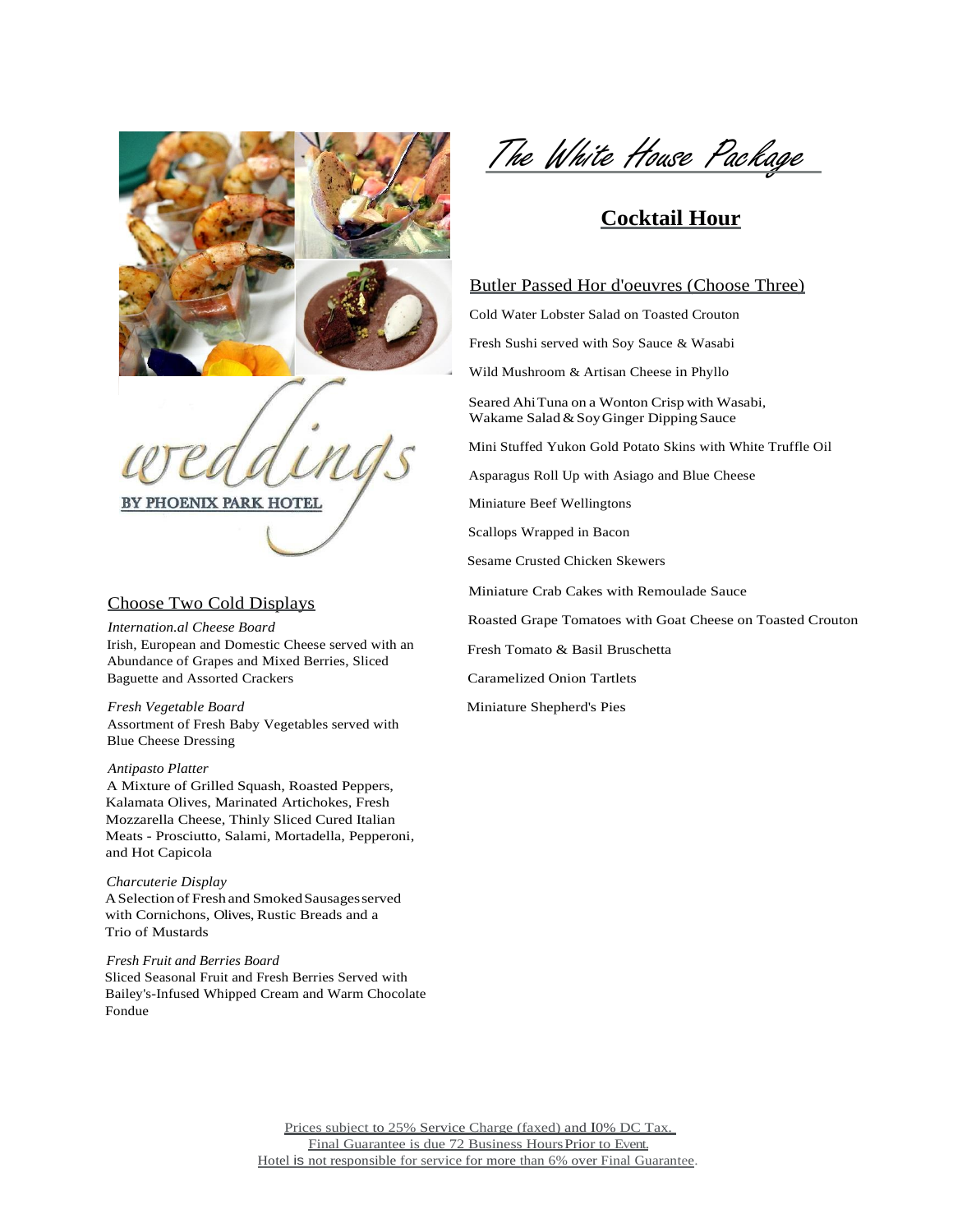

PHOENIX PARK HOTEL

# **First Course (Choose One)**

### *Classic Caesar Salad*

Romaine Lettuce with Garlic Croutons, tossed with the Chef's Caesar Dressing & Shaved Romano Cheese

### *Spinach Salad*

Fresh Baby Spinach with Sliced Mushrooms, Shaved Hardboiled Eggs, and Thin Red Onions, served with Warm Bacon Vinaigrette

### *Boston Bibb & Lollo Rossa Salad*

Served with Dried Cherries, Toasted Walnuts and Goat Cheese served with Champagne Truffle Vinaigrette

# **Main Course (Choose Two)**

*Grilled Chicken Breast (*160.00 per person*)* Served with an Apricot Brandy Sauce, Orzo Pasta Risotto and Julienned Vegetables

*Wild Mushroom Stuffed Chicken (*160.00 per person*)* Merlot Demi-Glace, served with Roasted Garlic Mashed Potatoes, Broccolini and Baby Carrots

*Double Cut Pork Chop (*160.00 per person*)* With an Apple Cider Glaze, Accompanied By Roasted Fingerling Potatoes and Vegetable Medley

*Grilled Atlantic Salmon (*160.00 per person*)* With Cucumber Dill Yogurt Sauce, Julienne Vegetables and Country Rice Pilaf

## *Entrecote Jameson (*165.00 per person*)*

Peppercorn Crusted New York Strip with Diced Tomato and Finished with a Jameson Irish Whiskey Cream Sauce, Served with Homemade Mashed Potatoes and Grilled Vegetables

### *Filet Mignon (*165.00 per person*)*

Topped with a Wild Mushroom Confit and Pinot Noir Reduction Sauce served with Horseradish Mashed Potatoes and Charred Petite Green Beans and Roasted Mini Tomatoes

### *Filet and Crab Cake (*175.00 per person*)*

Grilled Filet Mignon with Green Peppercorn Sauce & Sautéed Crab Cake with Spicy Roasted Pepper Remoulade, served with Gorgonzola Soft Polenta and Seasonal Vegetables

### *Rack of Lamb (*185.00 per person*)*

Fresh Lamb with a Shallot Jus and Provencal Relish with Rosemary Mashed Potatoes

#### *Seared Sea Bass (*185.00 per person*)*

Chilean Sea Bass served with Lemon Sake Ogo Sauce, Roasted Beets and Carrots and MixedWild Rice with Fresh Herbs

### *Filet Mignon and Lobster Tail (*200.00 per person) Seared Filet Mignon Topped with a Broiled Lobster Tail and a Bearnaise Sauce, Served with Roasted Garlic Mashed Potatoes and Seasonal Vegetable

*\*Vegetarian & Gluten Free Meals* - Upon Request\*